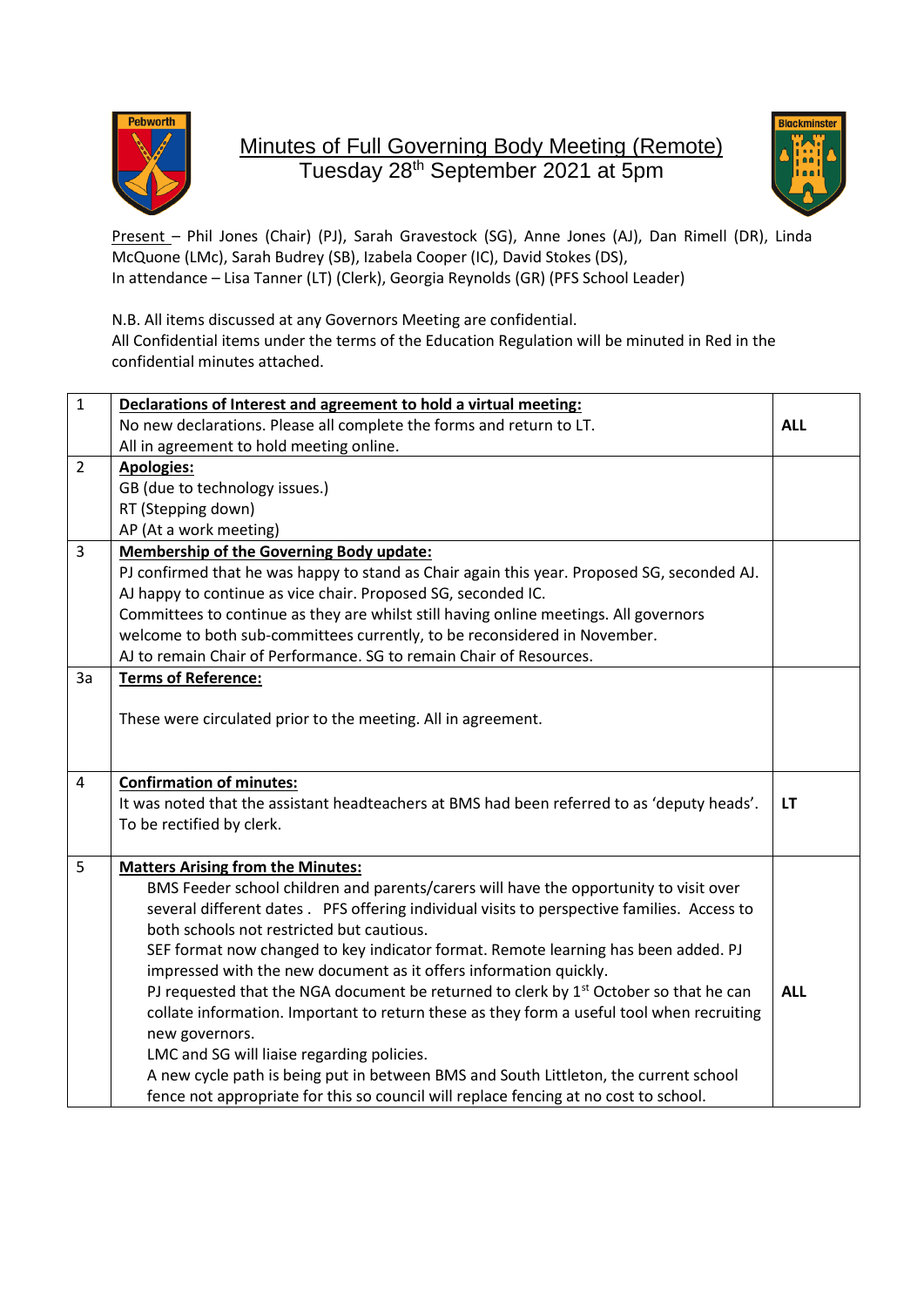| $6\phantom{1}6$         | <b>Covid 19 Risk Assessment:</b>                                                                      |            |
|-------------------------|-------------------------------------------------------------------------------------------------------|------------|
|                         | Updated risk assessments for both schools were circulated prior to the meeting. All happy to          |            |
|                         | approve.                                                                                              |            |
|                         | Outbreak management plans also circulated prior to meeting. All happy to approve.                     |            |
|                         | PJ extended his gratitude to all staff currently working in the schools.                              |            |
|                         | See confidential minutes                                                                              |            |
| $\overline{\mathbf{z}}$ | <b>EHT Report:</b>                                                                                    |            |
|                         | Key performance reports circulated prior to the meeting. Governors found the new format               |            |
|                         | useful. PJ commented on the increase in student numbers at BMS.                                       |            |
| 8                       | <b>Financial Update:</b>                                                                              |            |
|                         | A full report was sent to the Resources committee previously.                                         |            |
|                         | A new company, MiQuill, to be contracted as school meal provider. They are<br>$\bullet$               |            |
|                         | deemed to be cost effective and the quality looks much better. AJ pointed out that                    |            |
|                         | the new company will have to be registered as a Food Business Operator.                               |            |
| $\mathbf{9}$            | <b>Staffing Update:</b>                                                                               |            |
|                         | Pay committee met in September. LMc has been examining new models in staff<br>$\bullet$<br>structure. |            |
|                         | AHT roles can be advertised internally. SB queried if one Sendco could cover the                      |            |
|                         | federation. PJ explained that staff employed at one school cannot work across both                    |            |
|                         | unless they agree or are employed by the federation.                                                  |            |
|                         | LMc reported that the three new staff at BMS have settled well. One teacher at PFS<br>$\bullet$       |            |
|                         | covering maternity leave is doing a fantastic job.                                                    |            |
|                         | GR has resigned. PFS School Lead to be advertised. PJ congratulated GR on securing<br>٠               |            |
|                         | a Headteacher post and thanked her for her hard work.                                                 |            |
|                         | EHT performance review completed and reviewed with the SIA, Ken Bush. All targets                     |            |
|                         | were met apart from a few that were partially met and this was due to the impact of                   |            |
|                         | Covid.                                                                                                |            |
|                         | Staff performance reviews about to start. GRs has been completed.                                     |            |
| 10                      | <b>Health &amp; Safety and Safeguarding:</b>                                                          |            |
|                         | PJ had planned to give an overview of the new Keeping Children Safe in Education<br>$\bullet$         |            |
|                         | document but will do this in person rather than remotely. Governors to please read                    | <b>ALL</b> |
|                         | the last appendix in the document and review changes.                                                 |            |
|                         | AJ asked if there were any accidents or near misses to report - none at either school.                |            |
| 11                      | SEFs:                                                                                                 |            |
|                         |                                                                                                       |            |
|                         | Already covered earlier.                                                                              |            |
|                         |                                                                                                       |            |
|                         |                                                                                                       |            |
|                         |                                                                                                       |            |
|                         |                                                                                                       |            |
|                         |                                                                                                       |            |
|                         |                                                                                                       |            |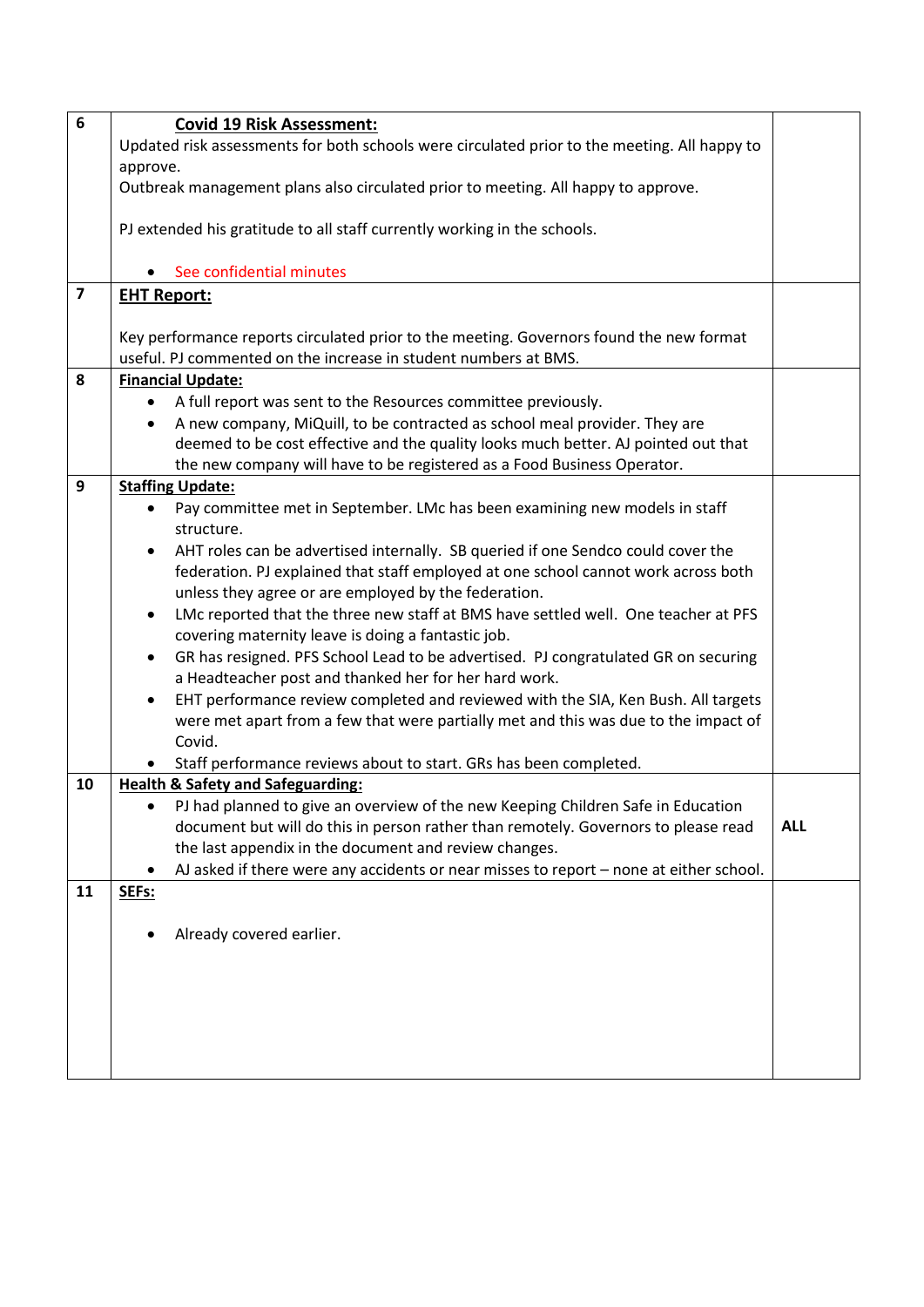|    | <b>FDP Update:</b>                                                                                                                                                                                                                                                                                                                                                                   |  |
|----|--------------------------------------------------------------------------------------------------------------------------------------------------------------------------------------------------------------------------------------------------------------------------------------------------------------------------------------------------------------------------------------|--|
| 12 | Draft copies for both schools sent out prior to meeting. LMc welcomes all governors<br>$\bullet$<br>contributions. PJ suggested that any recommendations are sent directly to LMc and<br>GR by Friday.                                                                                                                                                                               |  |
|    |                                                                                                                                                                                                                                                                                                                                                                                      |  |
| 13 | <b>Governor Visits:</b><br>Currently on hold due to Covid. Governing body to decide on a monitoring model, PJ<br>suggested returning to the governor visit weeks to tie-in with the federations<br>development plans.<br>BMS has joined with three other schools for external validation. DS asked if they<br>$\bullet$<br>were all maintained schools, LMc confirmed that they are. |  |
| 14 | <b>Training:</b>                                                                                                                                                                                                                                                                                                                                                                     |  |
|    | None since last meeting.<br>DS suggested that governors receive training about working in an academy, governors happy<br>to learn about all kinds of models.<br>DR has received training in cyber-security and financial security.<br>IC currently working towards MBA.                                                                                                              |  |
| 15 | <b>Annual Work Plan:</b><br>Spring - budget<br>٠                                                                                                                                                                                                                                                                                                                                     |  |
|    | Summer - Quality of Education.                                                                                                                                                                                                                                                                                                                                                       |  |
| 16 | Policies :                                                                                                                                                                                                                                                                                                                                                                           |  |
|    | PJ expressed his thanks to SG and the governors for all of the work that has gone<br>in to reviewing the policies. Will be an agenda item in November.                                                                                                                                                                                                                               |  |